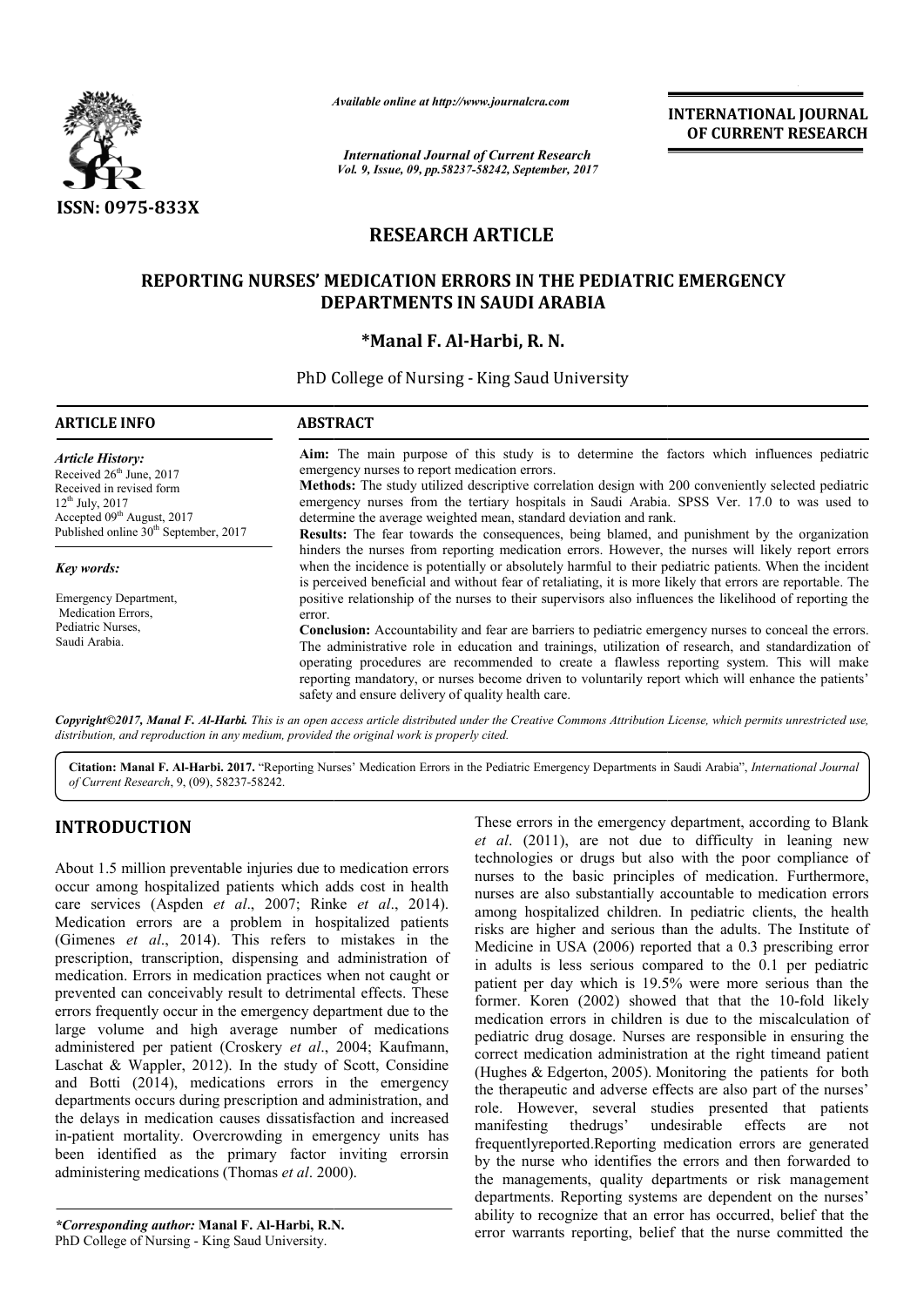errors, the willingness to overcome embarrassment, and fear of retaliation for having committed a medication error (Stratton, 2004; Chua, 2010). Several organizations worldwide are instituting measures which will improve patient safety relevant to medication administration, and this does not exempt the kingdom of Saudi Arabia. According to Mohammad (2014), reporting of medication errors were less recounted in Saudi Arabia compared to the United States of America. The incidence can be accounted to the latter's transparent system of reporting the errors. Aljadhey *et al*. (2014) reported that underreporting of medication errors and adverse reactions has been one of the challenges of medication safety in Saudi Arabia. Among pediatric clients, medication errors accounted 10% of the overall 1,356 cases in Saudi Arabia (Mohammad, 2014). In 2014, only 129 out of 722 cases of errors were only confirmed by the Ministry of Health Statistics. These reports supported the recommendations of Aboshaiqah (2013) based on research findings thatadministrative support play a significant role insecuring a safety culture in the health care facilities of Saudi Arabia. Nursesfrom various hospital units in a Saudi tertiary hospital showed that administrative response and blaming the nurses were perceived as main barriers to reporting medication errors (Aboshaiqah 2013; Mohammad, Aljasser & Sasidhar 2015). The fear of blame, punishment, difficulty in completing forms, inadequate reporting, and the lack of clarity on the procedures were found as reasons for both nurses and physicians to not report medication errors (Alduais *et al*., 2014). Predictors, such as degree of education and nationality, have also been linked to underreporting (Mohammad, Aljasser & Sasidhar 2015). However, there are no existing studies which are specifically relevant to reporting medication errors among the nurses working in the pediatric emergency units in Saudi Arabia. Due to the limited research findings in Saudi Arabia, the high incidence of errors in the emergency departments and the safety of pediatric clients toward medication errors, this study aimed to explore factors whichimpact the pediatric emergency nurses to report medication errors in the emergency settings.

## **METHODS**

## *Study Design*

The study used descriptive cross-sectional and correlational approach to explore the factors that influence emergency pediatric nurses to likely and unlikely report medications errors.

### *Population and sample*

The target population are nurses working in the pediatric unit of the emergency departments in Saudi Arabia. The eligibility criteria include (1) working in the pediatric emergency department, (2) with hospital experiences of 3 months or more, (3) belonged to the two selected tertiary hospitals in Saudi Arabia. The criteria were specifically relevant totheprimary aim. The participants were conveniently selected and generalization will only be limited to the areas covered in the study.

## *Sample Size and Power*

By using power analysis by Raosoft Incorporated, a sample of 200 participants is recommended with alpha 0.05, power 0.80 and effect size of 0.50. In this a study, a total of 350 pediatric

emergency nurses were invited, 263 were eligible but 200 were included after excluding questionnaires with missing data.

### *Data Collection*

After ethical clearance was approved by the Institutional Review Board, data collection was performed which was from January to June 2014. Recruitment was done through poster invitations and facilitation from the heads of the pediatric emergency departments. The questionnaire used in the survey was the *Nurses' Perceptions About Reporting Medication Errors* which was developed by the researcher. The tool was used to specifically assess the pediatric emergency nurses' perceptions on the factors influencing the like and unlikely to report medication errors.The following databases were used for all searches when the tool was structured: CINAHL, Academic Search Premier, Alternate Health Watch, Health Source: Nursing/Academic Edition, and Medline. Face validity was also established by reviewing previously published survey instruments on medication errors reporting. To establish content validity, the questionnaire was sent to an expert group  $(n = 4)$  of reviewers that had strong expertise in survey research and medication error knowledge based on their research and publication records. For reliability testing, a convenience sample of 25 registered nurses working in the Riyadh participated for pilot testing.

The first section asked for the profile characteristicsincluding gender, age, nationality, marital status, economic status, highest level of education, years of clinical experience, time since attending pharmacology course, and their relationship with their family and with other health care professionals. The second section explores the reasons of not reporting medication errors. Items included the*focus on the individual rather than the system, thinking colleagues will feel the nurse is incompetent, feeling the error is not important enough to report, fear of blame, finding reporting to be too detailed or time consuming, afraid of a reprimand, afraid of consequences*, and *feeling a near-miss is not an error*. Lastly, the third section aimed to determine the factors of likely reporting medication errors. Items included *violation of any of the "five rights" of medication administration, anonymous reporting process, safety of the patient has been compromised, benefits of reporting are identified by nurse, no fear of retaliation in the workplace, positive relationship with supervisor,* and *positive relationship with physicians.* The tool followed the 2 point Likert-scale which include: "Major Barrier to Not a Barrier" or "Highly Likely to Highly Unlikely".

### *DataAnalysis*

Analysis of data was done using SPSS 17.0 statistical software application for Windows (SPSS Inc. Released 2008. SPSS Statistics for Windows, Version 17.0. Chicago: SPSS Inc.). The gender, age, nationality, marital status, economic status, highest level of education, years of clinical experience, time since attending pharmacology course, and their relationship with their family and with other health care professionals were presented as frequencies, percentages, means, and standard deviations to describe demographic data. Independent t-tests and analysis of variance (ANOVA) was calculated with appropriate post-hoc tests to determine if there were significant differences between the means. A significance level of .05 was used for all of the analysis.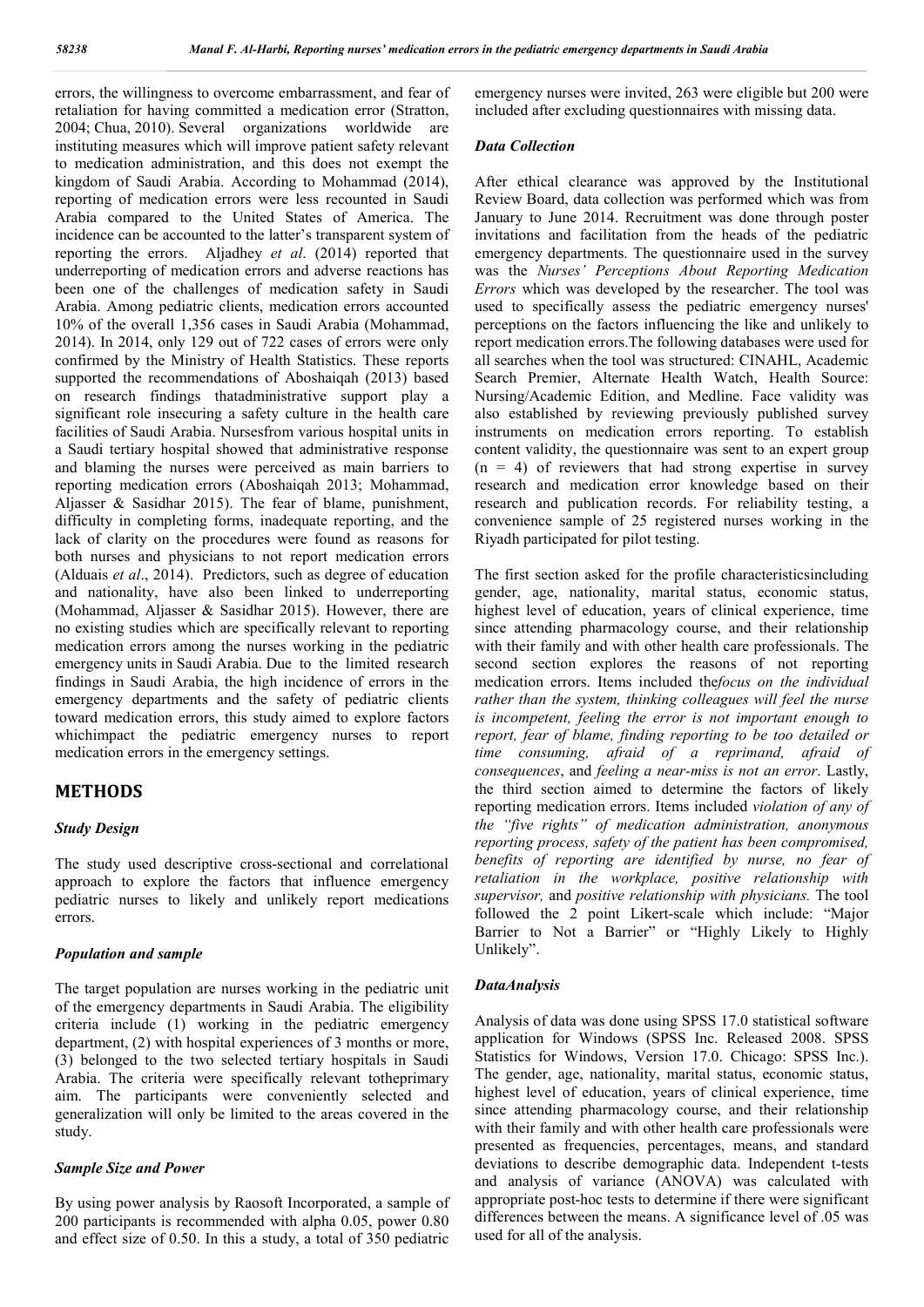# *Ethical Considerations*

Informed consents were obtained which confirms their voluntary participation. Confidentiality of the information obtained was preserved by minimizing the likelihood that any data can be tied to the identity of any participant. It was emphasized with participants that data was not being collected specific to any medication errors, but instead focused on the dilemma that surrounds the decision to report the medication event. The data collection method posed no risk to participants.

# **RESULTS**

### *Profile characteristics*

As shown in Table 1, the majority of the participants are female (93.0%), non-Saudi (72.5%), belonged to age group 30- 39 (41%), and were married (66%). Most of the participants has fair economic status (70%) and earned a bachelor's degree in nursing (60.5%).

#### **Table 1. Profile characteristics of pediatric nurses in the emergency department (N=200)**

| Demographic characteristics                | $\boldsymbol{n}$ | $\%$ |
|--------------------------------------------|------------------|------|
| Sex                                        |                  |      |
| Male                                       | 14               | 7.0  |
| Female                                     | 186              | 93.0 |
| Nationality                                |                  |      |
| Saudi                                      | 55               | 27.5 |
| Non-Saudi                                  | 145              | 72.5 |
| Age group                                  |                  |      |
| 20-29                                      | 61               | 30.5 |
| 30-39                                      | 82               | 41.0 |
| 40-49                                      | 40               | 20.0 |
| 50-59                                      | 17               | 8.5  |
| <b>Marital Status</b>                      |                  |      |
| Single                                     | 63               | 32.0 |
| Married                                    | 131              | 66.0 |
| Divorced                                   | 6                | 3.0  |
| <b>Economic Status</b>                     |                  |      |
| Fair                                       | 20               | 10.0 |
| Good                                       | 140              | 70.0 |
| Excellent                                  | 40               | 20.0 |
| <b>Educational Status</b>                  |                  |      |
| Diploma                                    | 75               | 38.0 |
| Bachelor                                   | 120              | 60.5 |
| Post-graduate                              | 3                | 1.5  |
| Years of clinical experience               |                  |      |
| $0 - 5$                                    | 17               | 8.5  |
| $6 - 10$                                   | 45               | 22.5 |
| >10                                        | 138              | 69.0 |
| Years<br>of attending nursing pharmacology |                  |      |
| course/s                                   | 22               | 11.0 |
| <1                                         | 120              | 60.0 |
| $1 - 2$                                    | 33               | 16.5 |
| $3 - 4$                                    | 25               | 12.5 |
| $5 - 6$                                    |                  |      |

The participant's working experience after graduation is mostly  $>10$  years (69%) and has had mostly 1-2 years attending nursing pharmacology courses (60%). Table 2 presented that the nurses agreed that their inter-professional relationship was excellent with the ED head nurse (75.5%), physicians (78.0%), pharmacists (85.0%), and the family of the patients (89.5%). Nevertheless, the relationship between the nurses and their fellow staff nurses was perceived as the highest (90.0%).

#### **Table 2. Level of Nurses Relationship with ED Staff (n= 200)**

| ED Staff            |          | Poor<br>$n: \%$ | Fair<br>$n: \%$ | Good<br>$n: \%$ | Excellent<br>$n: \%$ |
|---------------------|----------|-----------------|-----------------|-----------------|----------------------|
| <b>Head Nurse</b>   | patients | 0:0             | 0:0             | 49; 24.5 %      | 151; 75.5%           |
| <b>Staff Nurses</b> |          | 0:0             | 0:0             | $20:10.0\%$     | 180; 90.0%           |
| Physicians          |          | 0:0             | 0:0             | 44; 22.0%       | 156; 78.0%           |
| Pharmacists         |          | 0:0             | 0:0             | 30; 15.0 %      | 170; 85.0%           |
| Family of the       |          | 0:0             | 0:0             | $21:10.5\%$     | 179:89.5%            |

### *Reasons to unlikely report medication errors*

Results in Table 3 showed that when something happens to the child due to medication errors ( $M= 2.8$ , SD=1.00), the nurses perceived this as a major barrier to reporting. Other reasons for not reporting medication administration errors were ranked as follows: fears of the consequences  $(M= 2.8, SD= 1.05)$ , fear of getting reprimanded  $(M= 2.7, SD= 1.04)$ , reporting is so detailed and time consuming  $(M= 2.5, SD= 0.92)$ , and blaming the nurses than the system  $(M=2.5, SD=1.03)$ .

#### *Reasons to likely report medication errors*

Participants will highly likely report medication administration error when the incident harms the child  $(M=2.9, SD= 0.39)$ . The nurses will also report the errors when there are benefits (M=2.9, SD= 0.42). Having no fear from work retaliation (M=2.8, SD= 0.46), it is more likely to expect reporting. Other reasons include positive relationship with physicians (M= 2.8, SD=0.51), and if their identity is preserved as anonymous when reporting  $(M=2.8, SD=0.54)$ .

## **DISCUSSION**

Pediatric patients are more sensitive to the effects of the drug compared to adults. Any significant changes in the recommended dosage will most likely show the untoward effects on the child. Based on the findings presented, the nurses will least likely report the error when thechild's wellbeing is harmed by the drug. When the pediatric client manifest adverse reactions to the drug, this induces fear among nurses.

Hence, it is fear which served as the primary barrier to reporting medication errors by the pediatric emergency nurses. Fear can also be towards the consequences, punishment and being blamed for the error these nurses committed. When one commit mistakes, the person will expectedly suffer from the consequences of his action. In the study of Stratton *et al*. (2004), pediatric nurses identified the nursing administrators focus on the person who committed the mistake and not the flawed system which motivates them to conceal the fault. The nurses have the tendency to fear from getting reprimands thus they opted for self-preservation rather than getting into trouble and be standing out from the crowd (Walker & Lowe, 1998). Alduais *et al*. (2014) presented similar results among physicians and nurses from nine hospitals in Saudi Arabia that the fear of punishmentloses nurses and physician's interest of reporting the medication errors.Disciplinary actions including job loss can affect the reporting rates. The fear of blaming was also common response of not reporting the medication errors. Staff nurses fear of being revealed and be labelled as someone who has made a medication error. Some of the results were similar to the studies conducted in the different hospitals in Saudi Arabia by Alduais *et al*. (2014), Aboshaiqah (2013), and Mohammad, Aljasser and Sasidhar (2015).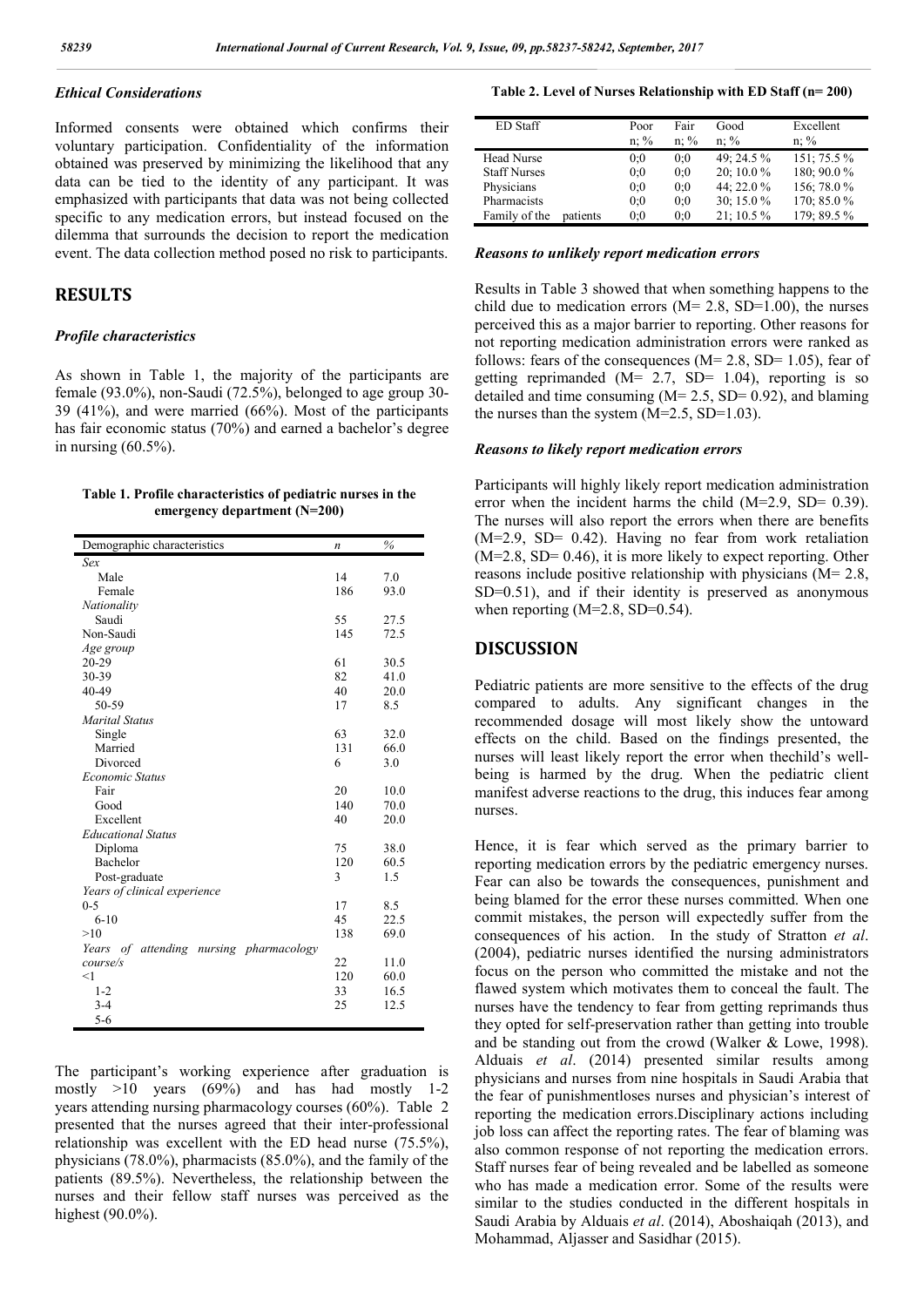| Item                                                                                                               | Not<br>$n$ ; % | Minor<br>$n$ ; % | Moderate<br>$n$ ; % | Major<br>$n$ ; % | Mean | <b>SD</b> | Rank           |
|--------------------------------------------------------------------------------------------------------------------|----------------|------------------|---------------------|------------------|------|-----------|----------------|
| 1.At our facility, the blame is on the individual than on the<br>system as a potential reason for medication error | 40:20%         | 50;25%           | 70:35%              | 40:20%           | 2.6  | 1.03      | 5              |
| 2. Others will think that nurses are not competent                                                                 | 30; 15%        | $70:35\%$        | 70:35%              | 30:15%           | 2.5  | 0.94      | 7              |
| 3. Nurses think that errors are not important for reporting                                                        | 40;20%         | $20:10\%$        | $120:60\%$          | $20:10\%$        | 2.6  | 0.92      | $\overline{4}$ |
| 4. If something happens to the client due to medication error,<br>nurses will be blamed                            | 30:15%         | 30; 15%          | 84:43%              | 56; 28%          | 2.8  | 1.00      | -1             |
| 5. Reporting medication errors require details and are time-<br>consuming                                          | 40:20%         | 56:28%           | 72; 36%             | 32:16%           | 2.5  | 1.00      | 8              |
| 6. Nurses are afraid to be reprimanded if they report<br>medication errors                                         | 32:16%         | 48: 24%          | 66; 33%             | 54: 27%          | 2.7  | 1.04      | 3              |
| 7. Nurses are afraid of the consequences if they report<br>medication errors                                       | 32:16%         | 44: 23%          | 64: 32%             | 60;30%           | 2.8  | 1.05      | 2              |
| 8.If the medication error occurs but the effects were<br>preventable, nurses does not have to report necessarily   | 40: 20%        | 56:29%           | $60:30\%$           | 44: 22%          | 2.5  | 1.05      | 6              |

#### **Table 3. Perceived likelihood to report medication errors**

**Table 4. Perceived likelihood to not report medication errors**

| Item                                                                                         | Highly<br>Unlikely $n: \%$ | Undecided<br>$n$ ; % | Highly likely<br>$n: \%$ | Mean | <b>SD</b> | Rank           |
|----------------------------------------------------------------------------------------------|----------------------------|----------------------|--------------------------|------|-----------|----------------|
| 1.If any of the 10 rights of drug administration were violated                               | $21:11\%$                  | 29:15%               | $150:75\%$               | 2.6  | 0.66      | 6              |
| 2. If the reporting considers anonymity                                                      | 31:16%                     | 30:15%               | $139:70\%$               | 2.5  | 0.75      |                |
| 3.If the harmful, or potentially could have been, to the patient                             | $5:3\%$                    | $12:6\%$             | 183: 92%                 | 2.9  | 0.39      |                |
| 4. If reporting I beneficial                                                                 | $6:3\%$                    | $15:8\%$             | 179: 90%                 | 2.9  | 0.42      | $\overline{2}$ |
| 5. If nurse have no fear of retaliation                                                      | $8:4\%$                    | $16:8\%$             | 176: 88%                 | 2.8  | 0.46      |                |
| 6.If the nurse has positive relationship with the ED nurse<br>supervisor or clinical manager | $12:6\%$                   | $18:9\%$             | 170: 85%                 | 2.8  | 0.54      |                |
| 7. If the nurse has positive relationship with the ED doctors                                | $9:5\%$                    | $24:12\%$            | 167:84%                  | 2.8  | 0.51      | 4              |

This study presents that fear hinders pediatric emergency nurses to report whereby eliminating the concept of work retaliation can help nurses accept the mistake and inform the organization and follow the protocol of reporting the error. Reporting errors which are free from blaming has also been recommended by McFadden (2006) to diminish fear. A positive relationship with physicians enhances the confidence of the pediatric emergency nurses to follow the operating procedures of reporting. According to McFadden (2006) and Hung *et al*. (2015), one of the recommended critical strategies in improving reporting of medical error system in the hospitals is partnership and the open discussion of errors.

Moreover, benefits were perceived by the pediatric emergency nurses as valuable to report errors as well. The pediatric emergency nurses wanted their identity be preserved as anonymous when reporting out of fear. Wakefield *et al*. (2001) found a strong association between the likeliness to report the error when in a group-oriented culture versus hierarchal or rational culture. In groups, nurses are people-oriented supportive and mutual trust is built. In contrast, the latter, controlling, efficiency and production are more given much value over the person. Frith (2012), agreed to mutual trust and a blame-free culture as a strategy. It is recommended that the reports made should not be used against the reporters or the culprit (Frith, 2012). Farag *et al*. (2017), showed that emergency nurses are more willing to report errors if they received feedbacks and when their emergency nurse managers

use transactional leadership. In this leadership, the nurse managers communicate and define expectations where errors are treated as expectations in most hospitals. Hung *et al*. (2015) added that the attitude of the nurse managers and staff likely influences nurses to report the errors. Thus, open communication and recognizing errors must be institutionalized in the hospitals. These study findings and recommended strategies aimed at reducing fear which consequently make errors reporting voluntary and perhaps become mandatory. The system of reporting medication errors has been perceived by the pediatric emergency nurses as too detailed which consumes a lot of time. According to Alduais *et al*. (2014), physicians and nurses in Saudi Arabia find the standard operating procedures relevant to medication practices as complex. The lack of clarity and proper orientation on medication administration are reasons to the poor adaptation of hospital employees to the protocol. Frith (2012) recommended clarity in the guidelines and procedures, clear forms and documents, and using computer systems as possible primary strategies. Nurses are recommended to be oriented and trained on the proper procedures and protocols other than reporting medication errors. Thus, this present study recommends establishment of concrete preventive strategies of the occurrence of medication errors by the organizations in the emergency units handling pediatric clients. In so doing, nurses will not suffer from the dilemma of reporting or not. According to several studies, educational preparation during college years can significantly impact the nurses' probability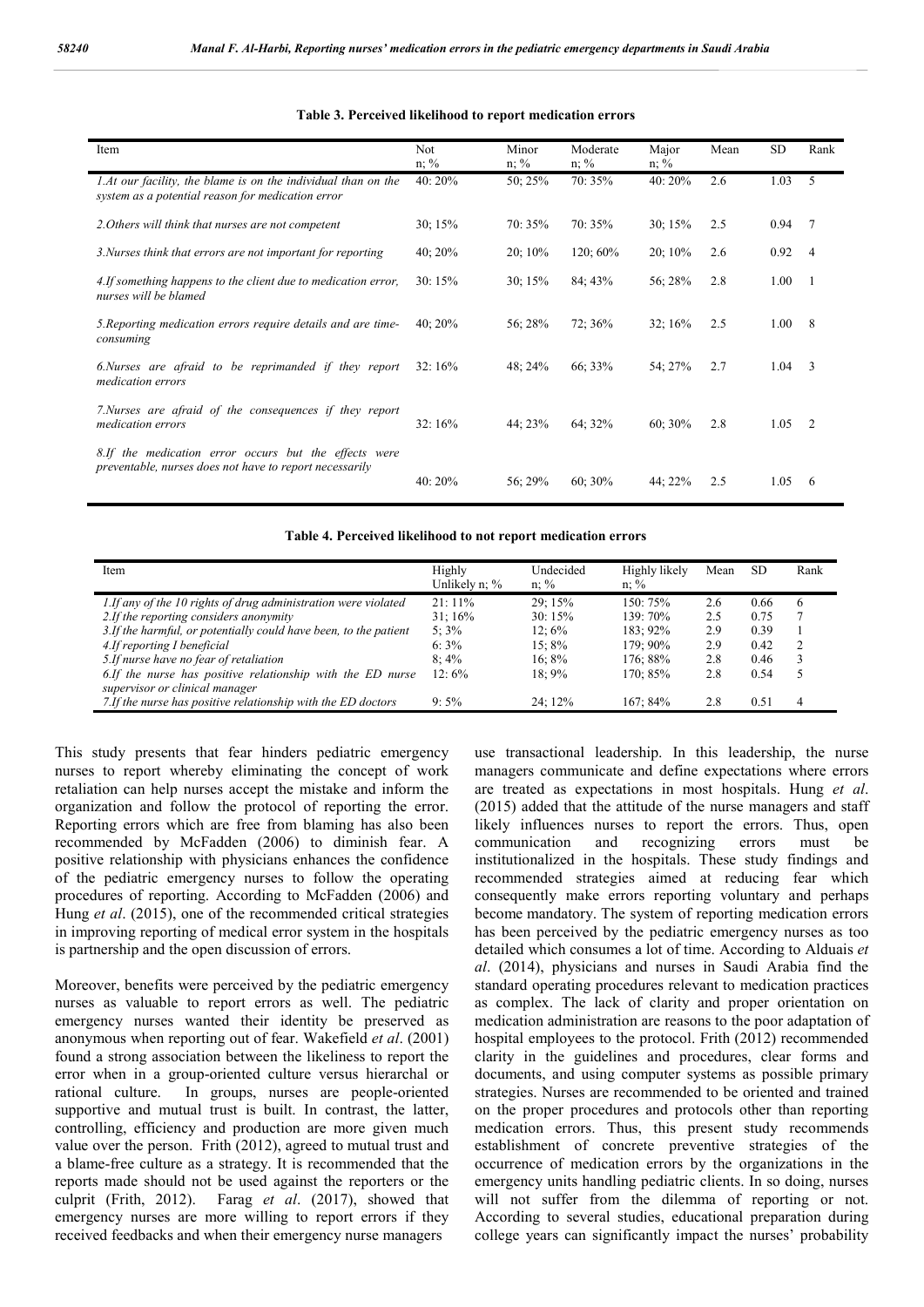of committing medication errors. Pre-registration nurses felt that more time should be allocated in nursing pharmacology course (Morrison- Griffith, 2002). In fact, most nurses claimed overall dissatisfaction towards pharmacology courses during their college years (King, 2004). Thus, the inadequate preparation among undergraduate nursing students to pharmacology courses predispose them to commit errors (Manias & Bullock, 2002). These studies do not indicate the exact nature of pharmacology of courses, but these findings are ample to propose that nursing education can greatly ensure medication-patient safety and improve nurse's knowledge and skills in medication practices (Page & McKinney, 2006).

Due to the number of medication errors that occur and the potential for serious outcome in the emergency departments with pediatric clients, it is crucial that these nurses report error in a timely and efficient manner. Reducing the barriers and nurturing the motivators toward reporting medication errors will ensure safety in the clinical settings. Frith (2012), recommended that reporting should be made mandatory in such a way that the policy encourages nurses to concede to the mistake in order to promote patient safety. Providing feedbacks and an open discussion of the errors were strategically recommended by McFadden (2006) and Frith (2012). Whether the nurses are the source of error, a contributor, or an observer, the hospitals rely on nurses as the frit-line staff to recognize and report errors in drug administration.

The study was limited to descriptive and without creating predictions. Though there were no predicted outcomes, the findings fill the gap in the literature by describing perceptions of the pediatric emergency nurses at one point in time which could be considered as another limitation. The samples were limited to one region in Saudi Arabia and that the results could be influenced by several factors. The use of survey tool limits the responses of the nurses; thus other methods are recommended.Though threats to the study's validity existed, this study represents a preliminary exploration into these important research questions.The study further commends exploring correlation or regression analysis between the perceived barriers and motivators to reporting medication errors with the demographic profiles of the nurses. The health care system of Saud Arabia has been described as multicultural and female-dominated. These perhaps may serve as intervening factors to the perception of nurses towards reporting medication errors.

### **Conclusion**

Research and participation of the administrative organizationmay address issues on accountability and fear which are barriers to reporting medication errors among pediatric emergency nurses. Education and trainingson medication administration proceduresin emergency situations among pediatric patients is recommended to advance competencies, improved decision-making, and reduce errors. Policies must be enhanced to create a flawless systemon reporting medication errors so that pediatric emergency nurses are mandated or driven to voluntarily report medication errors without fear within a blame-free clinical environment. Patient safety programs can be strengthened through timely, accurate and comprehensive reporting, ultimately ensuring the highest quality of pediatric nursingcareduringemergency situations.

# **REFERENCES**

- Aboshaiqah, A. 2013. Barriers to Medication Administration Errors as Perceived by Nurses in Saudi Arabia. *Middle-East Journal of Scientific Research.* 17 (20): 130-136.
- Alduais, A.M.S., Mogali, S., Al Shabrain, B., Al Enazi, A., Alawad F. 2014. Barriers to reporting medical errors in public hospitals in Riyadh city: A survey-study. *Journal of Nursing and Health Science.* 3 (5): 72-85.
- Aljhadey, H., Mahmoud M.A., Hassali M.A., Alrasheedy, A., Alahmad, A., Saleem, F., Sheikh, A., Murray, M., Bates, D. 2014. Challenges to and the future of medications safety in Saudi Arabia: A qualitative study*. Saudi Pharmaceutical Journal.* 22: 326-332.
- Aspden, P., Wolcott, J. A., Bootman, J. L., & Cronenwatt, L. R. (Eds.). 2007. Preventing medication errors: Quality chasm series. Washington DC: National Academies Press.
- Blank, F., Tobin, J., Macomber, S., Jaouen, M., Dinoia, M., Visintainer, P. 2011. A "back to basics" approach to reduced medication errors. *Journal of Emergency Nursing.*37:141-7
- Blank, F., Tobin, J., Macomber, S., Jaouen, M., Dinoia, M., Visintainer, P. 2011. *Journal of Emergency Nursing.* 32 (2): 141- 137.
- Chua, S. S., Chua, H.M. *et al*. 2010. Drug administration errors in pediatric wards: A direct observation approach. *European Journal of Pediatrics.* 169(5), 603-611.
- Croskerry, P., Shapiro, M., Campbell, S., LeBlanc, C., Sinclair, D., Wren, P., Marcoux, M. 2004. Profiles in patient safety: medication errors in the emergency department. *Academic Emergency Medicine*. 11:289-99.
- Farag, A., Blegen, M., Gedney-Lose, A., Lose, D., Perkhounkova, Y. 2017. *Journal of Emergency Nursing*. 43 (3): 246-254.
- Frith, K.H., Anderson, E., Fan, T., Fong, E.A. 2012. Nurse staffing is an important strategy to prevent medication errors in community hospitals. *Nursing Economics.*3 (5): 288-294.
- Gimenes, F.R., Marck, P.B., Atila, E.G., de Boroli Casiani, S.H. 2015. Engaging nurses to strengthen medication safety: fostering and capturing change with restorative photographic research methods. *International Journal of Nursing Practice*. 21: 741- 748.
- Hughes, R., Edgerton, M. 2005. Reducing Pediatric Medication Errors: Children are especially at risk for medication errors. *American Journal of Nursing.* 105 (5): 78- 84.
- Hung, C., Chu, T., Lee, B., Hsiao, C. 2015. Nurses' attitude and intention of medication error reporting. *Journal of Clinical Nursing*. 25: 445-453.
- Institute of Medicine. 2006. Preventing medication errors. Washington, DC. Retrieved from http://www.national academies.org/hmd/~/media/Files/Report%20Files/2006/Pr eventing-Medication-Errors-Quality-Chasm-Series/medicationerrorsnew.ashx
- Kaufmann, J., Laschat, M., & Wappler, F. 2012. Medication Errors in Pediatric Emergencies: A Systematic Analysis. *Deutsches Ärzteblatt International*, *109*(38), 609– 616. http://doi.org/10.3238/arztebl.2012.0609
- King, R.L. 2004. Nurse's perceptions of their pharmacology educational needs. *Journal of Advanced Nursing*.45 (4): 392-400.
- Koren, G. 2002. Trends of medication errors in hospitalized children.*Journal of Clinical Pharmacology.* 42 (7): 707- 710.